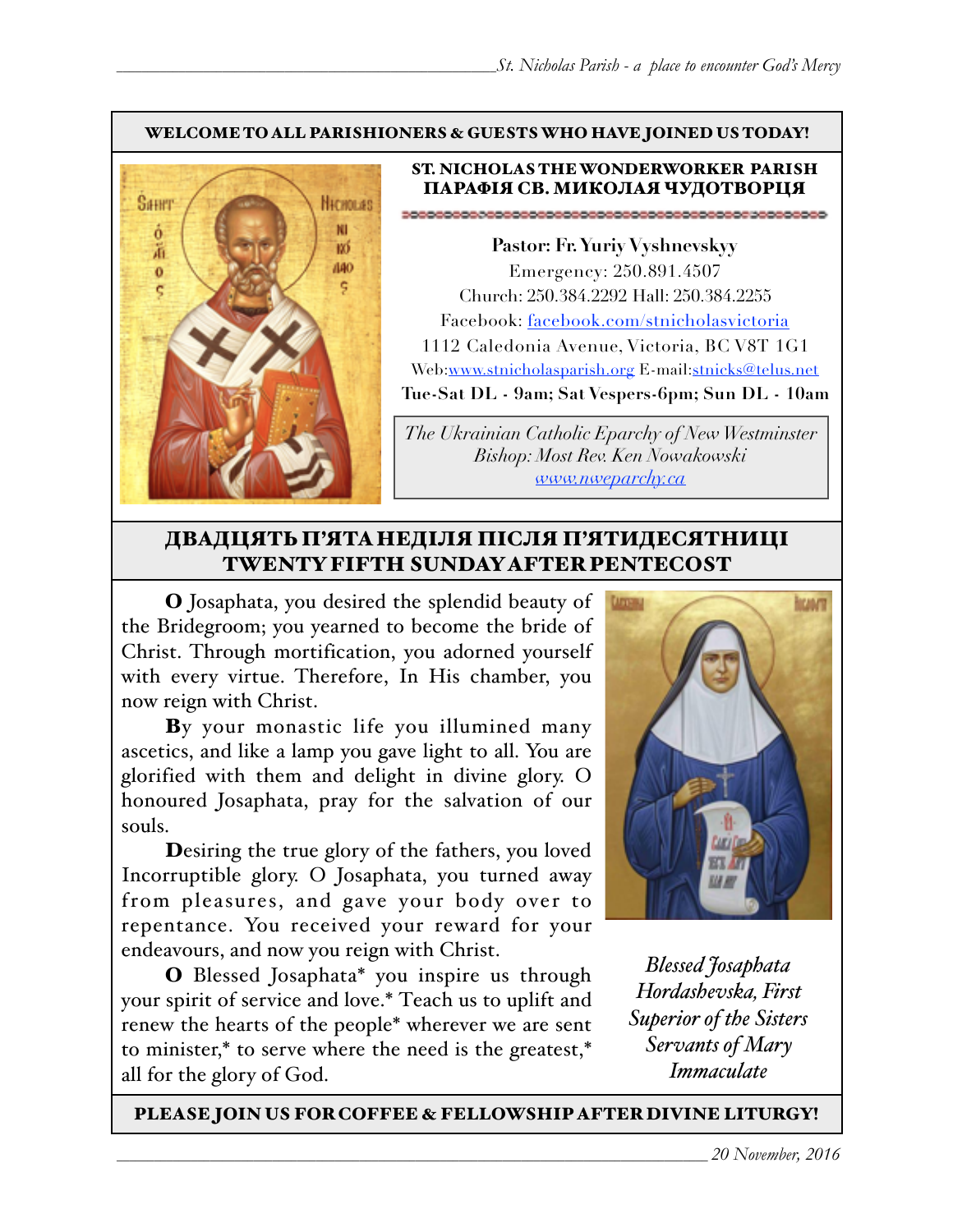| <b>SUNDAY HYMNS</b>                                                                                                                                                                                                                                                                                                                                                                                                                                                                               |                                                                                                                                                                                                                                    |                                                         |                                                             |                                    |           |  |  |
|---------------------------------------------------------------------------------------------------------------------------------------------------------------------------------------------------------------------------------------------------------------------------------------------------------------------------------------------------------------------------------------------------------------------------------------------------------------------------------------------------|------------------------------------------------------------------------------------------------------------------------------------------------------------------------------------------------------------------------------------|---------------------------------------------------------|-------------------------------------------------------------|------------------------------------|-----------|--|--|
| <b>OPENING HYMN</b>                                                                                                                                                                                                                                                                                                                                                                                                                                                                               |                                                                                                                                                                                                                                    | Хто Там По Дорозі / Who Goes There pg. 106-108          |                                                             |                                    |           |  |  |
| <b>COMMUNION HYMN</b>                                                                                                                                                                                                                                                                                                                                                                                                                                                                             |                                                                                                                                                                                                                                    | Тіло Христове / Let Me Receive You O Christ pg. 258-259 |                                                             |                                    |           |  |  |
| <b>CLOSING HYMN</b>                                                                                                                                                                                                                                                                                                                                                                                                                                                                               |                                                                                                                                                                                                                                    |                                                         |                                                             | Боже Великий Єдиний рg. 264        |           |  |  |
| Please join us today in singing our Sunday hymns!                                                                                                                                                                                                                                                                                                                                                                                                                                                 |                                                                                                                                                                                                                                    |                                                         |                                                             |                                    |           |  |  |
| <b>SUNDAY &amp; DAILY SCHEDULE</b>                                                                                                                                                                                                                                                                                                                                                                                                                                                                |                                                                                                                                                                                                                                    |                                                         |                                                             |                                    |           |  |  |
| SUNDAY, November 20                                                                                                                                                                                                                                                                                                                                                                                                                                                                               | Divine Liturgy - for the Parishioners of St Nicholas Parish                                                                                                                                                                        |                                                         |                                                             | 10:00 AM                           |           |  |  |
| MONDAY, November 21                                                                                                                                                                                                                                                                                                                                                                                                                                                                               |                                                                                                                                                                                                                                    |                                                         |                                                             | <b>NO SERVICES</b>                 |           |  |  |
| TUESDAY, November 22                                                                                                                                                                                                                                                                                                                                                                                                                                                                              |                                                                                                                                                                                                                                    | Divine Liturgy of St John Chrysostom                    |                                                             |                                    | 9:00 AM   |  |  |
| WEDNESDAY, November 23                                                                                                                                                                                                                                                                                                                                                                                                                                                                            |                                                                                                                                                                                                                                    | Divine Liturgy of St John Chrysostom                    |                                                             |                                    | 9:00 AM   |  |  |
| THURSDAY, November 24                                                                                                                                                                                                                                                                                                                                                                                                                                                                             |                                                                                                                                                                                                                                    | Divine Liturgy of St John Chrysostom                    |                                                             |                                    | 9:00 AM   |  |  |
| FRIDAY, November 25                                                                                                                                                                                                                                                                                                                                                                                                                                                                               |                                                                                                                                                                                                                                    | Divine Liturgy of St John Chrysostom                    |                                                             |                                    | 9:00 AM   |  |  |
| SATURDAY, November 26                                                                                                                                                                                                                                                                                                                                                                                                                                                                             |                                                                                                                                                                                                                                    | <b>NO SERVICES</b>                                      |                                                             |                                    | ********* |  |  |
| SUNDAY, November 27                                                                                                                                                                                                                                                                                                                                                                                                                                                                               |                                                                                                                                                                                                                                    |                                                         | Divine Liturgy - for the Parishioners of St Nicholas Parish |                                    | 10:00 AM  |  |  |
| Please Note: to request a Divine Liturgy for a special intention, please see Fr. Yuriy to arrange for it!                                                                                                                                                                                                                                                                                                                                                                                         |                                                                                                                                                                                                                                    |                                                         |                                                             |                                    |           |  |  |
| <b>SUNDAY EPISTLE READERS</b>                                                                                                                                                                                                                                                                                                                                                                                                                                                                     |                                                                                                                                                                                                                                    |                                                         |                                                             |                                    |           |  |  |
| <b>DATE</b>                                                                                                                                                                                                                                                                                                                                                                                                                                                                                       | <b>READING</b>                                                                                                                                                                                                                     |                                                         | <b>UKRAINIAN</b><br><b>ENGLISH</b>                          |                                    |           |  |  |
| SUNDAY, November 20                                                                                                                                                                                                                                                                                                                                                                                                                                                                               | Eph. 6: 10-17                                                                                                                                                                                                                      |                                                         | Glikeria Iwanuck<br>Darryl Huculak                          |                                    |           |  |  |
| SUNDAY, November 27                                                                                                                                                                                                                                                                                                                                                                                                                                                                               | Col. 1: 12-18                                                                                                                                                                                                                      |                                                         | Graciela Spaciuk-Schwarz<br>Andrij Pelekhatyi               |                                    |           |  |  |
| SUNDAY, December 4                                                                                                                                                                                                                                                                                                                                                                                                                                                                                | Col. 3: 4-11                                                                                                                                                                                                                       | Natalia Bryndak<br>William Vanderven                    |                                                             |                                    |           |  |  |
| SUNDAY, December 11                                                                                                                                                                                                                                                                                                                                                                                                                                                                               | Heb. 13:17-21                                                                                                                                                                                                                      | Liliia Palyvoda<br>Marian Chalifoux                     |                                                             |                                    |           |  |  |
| Thank you, Epistle readers, for your service in proclaiming God's Word!                                                                                                                                                                                                                                                                                                                                                                                                                           |                                                                                                                                                                                                                                    |                                                         |                                                             |                                    |           |  |  |
| PARISH COUNCIL EXECUTIVE                                                                                                                                                                                                                                                                                                                                                                                                                                                                          |                                                                                                                                                                                                                                    |                                                         |                                                             | PASTORAL MINISTRY & HOLY MYSTERIES |           |  |  |
| CHAIRPERSONAlec Rossa - 250.472.3374<br>VICE-CHAIRPERSONDarlene DeMerchant - 250.727.3837<br>SECRETARYCindy Lazaruk - 778.677.9072<br>TREASURERWilliam Vanderven - 250.478.1458<br>FINANCIAL SECRETARYDavid Newberry - 250.598.8197<br>FUNDRAISING/HALL RENTALRobert Herchak - 250.386.7872<br>MAINTENANCEMurray Chapman - 250.658.4769<br>LITURGICAL COMMITTEEMotria Koropecky - 250.658.3051<br>MEMBER AT LARGECaroline Smudy - 778.440.9419<br>VIBRANT PARISHDarlene DeMerchant - 250.727.3837 | CONFESSIONS1/2 hour before Liturgy<br>BAPTISMSby appointment<br>MARRIAGESsix months notice should<br>be given to the parish priest, and he should be<br>contacted before any other arrangements are made<br>FUNERALSby appointment |                                                         |                                                             |                                    |           |  |  |
| Bequests & Wills: Leaving a bequeath is a process of giving a donation through your will. It is                                                                                                                                                                                                                                                                                                                                                                                                   |                                                                                                                                                                                                                                    |                                                         |                                                             |                                    |           |  |  |

simply a distribution from your estate to a charitable organization through your last will and testament. It can be as small or as large a donation as you wish. It is important that you talk to your lawyer about the process. In your kindness please remember St Nicholas the Wonderworker Ukrainian Catholic Church in your bequeath and will. If anyone wishes to make such a bequeath in their will, the following clause may be included or added to a will: "I give, devise, and bequeath to St Nicholas the Wonderworker Ukrainian Catholic Parish - 1112 Caledonia Avenue, Victoria BC, V8T 1G1, the sum of \$  $\qquad \qquad$  (or  $\qquad \qquad$  % of my estate), to be used for the benefit of the parish and it's pastoral activities."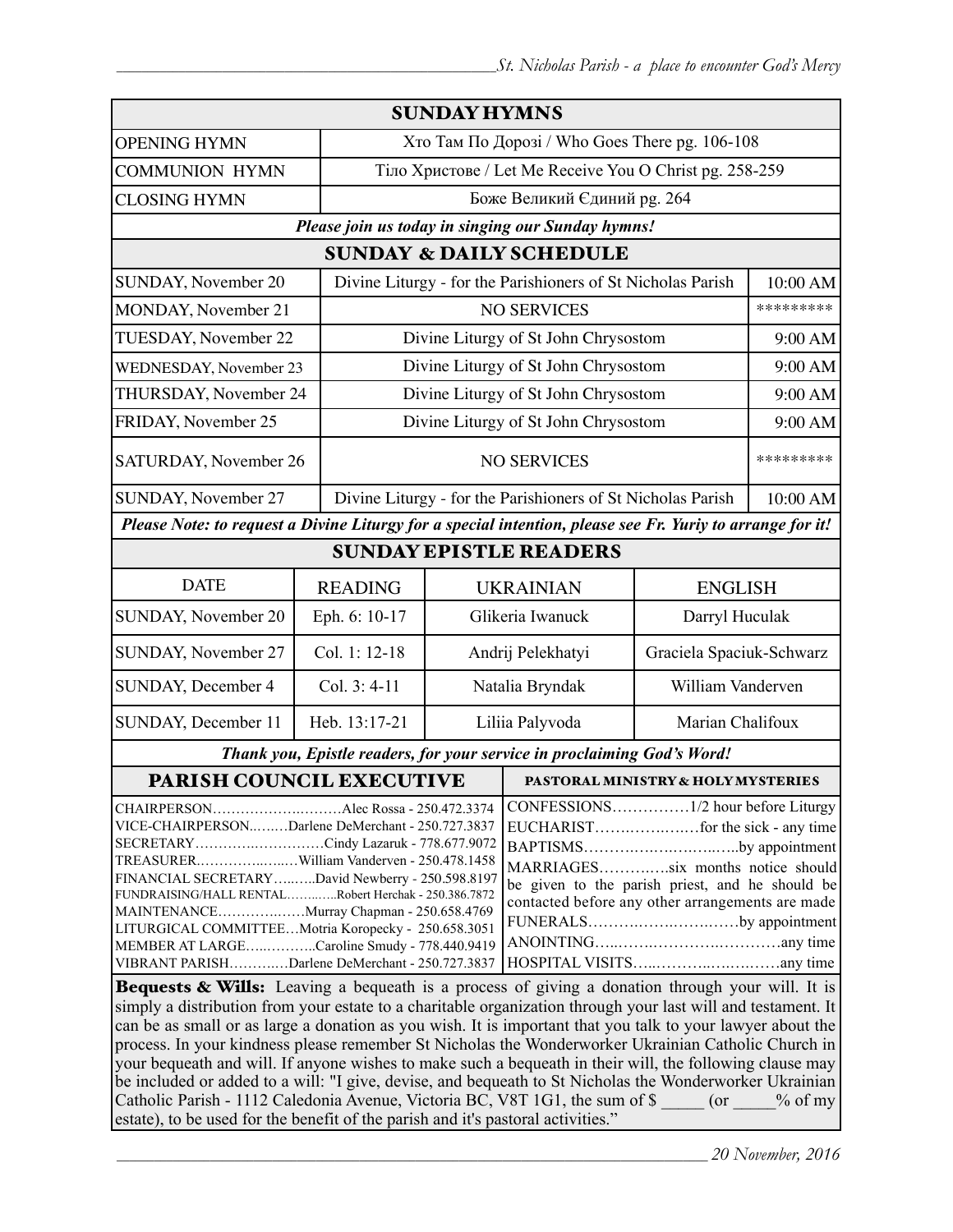# **Vibrant Parish Prayer**

**O** God, Creator of Heaven and Earth! Because of your indescribable love for us, you sent your Only-Begotten Son, Our Lord and Saviour, Jesus Christ - The Way, The Truth, and The Life and our Salvation. In His name, we turn to You. Strengthen our hearts and minds in Christian love and in unity of purpose as we strive to build a Vibrant Parish. Give us the grace to model our lives according to the Word of God. Instill in us the desire to pray and to celebrate the Holy Mysteries as one Christian Family in our Parish Community. Inspire us to follow Your great command to be a servant to the less fortunate among us! Grant this, O Lord, through the mercies and love for mankind of Your Only-Begotten Son with whom You are blessed, together with Your All-Holy, Good and Life-Giving Spirit, now and forever and ever. Amen!



# **The Vibrant Parish**

**A Place To Encounter The Living Christ** Through the word, the Holy Mysteries & Prayer, Serving One's Neighbor, Leadership Fostering & Serving Unity and Missionary Spirit (His Beatitude Sviatoslav)



# **Молитва Живої Парафії**

**Г**осподи Ісусе Христе, Пастирю Добрий, як колись Ти пригорнув заблуканих овечок, щоб вони пізнали Твій голос і були Твоїм стадом, так і сьогодні глянь ласкаво з небесних висот на нашу парафію та зішли на неї Твого Святого Духа, щоб вона була місцем пізнання радості Доброї Новини. Скріплюй нас Твоєю присутністю та єднай нас кожночасно в молитві. Даруй нам духа служіння ближньому, щоб у нашій парафії кожний міг зустріти Тебе, милостивого Бога. Благослови наш духовний провід Твоєю мудрістю і дай, щоб ніхто з нас не шкодував ні часу, ні талантів, ні матеріальних дібр для розбудови Твого царства. Єднай нас у мирі та злагоді, щоб ми були Твоєю спільнотою любові. Всели в нас місійного духа, щоб ми стали тим світилом євангельського слова, молитви і добрих діл, що кличе кожного до участі в Божественному житті, щоб славилося, Спасе, Твоє Ім'я з безначальним Твоїм Отцем та пресвятим, благим і животворящим Твоїм Духом нині, і повсякчас, і на віки віків. Амінь.

# DIVINE LITURGY PROPERS

# *The Divine Liturgy - An Anthology for Worship: Liturgy - pg. 388-461; propers - pg. 333*

**Troparion, Tone 2:** When You went down to death, O Life Immortal,\* You struck Hades dead with the blazing light of Your divinity.\* When You raised the dead from the nether world,\* all the powers of heaven cried out:\* "O Giver of Life, Christ our God, glory be to You!"

**Troparion, Tone 4:** Anne is now preparing a great joy for all of us,\* for she has given birth to the only ever-Virgin who is a joy that dispels all sadness.\* Today Anne fulfills her vow with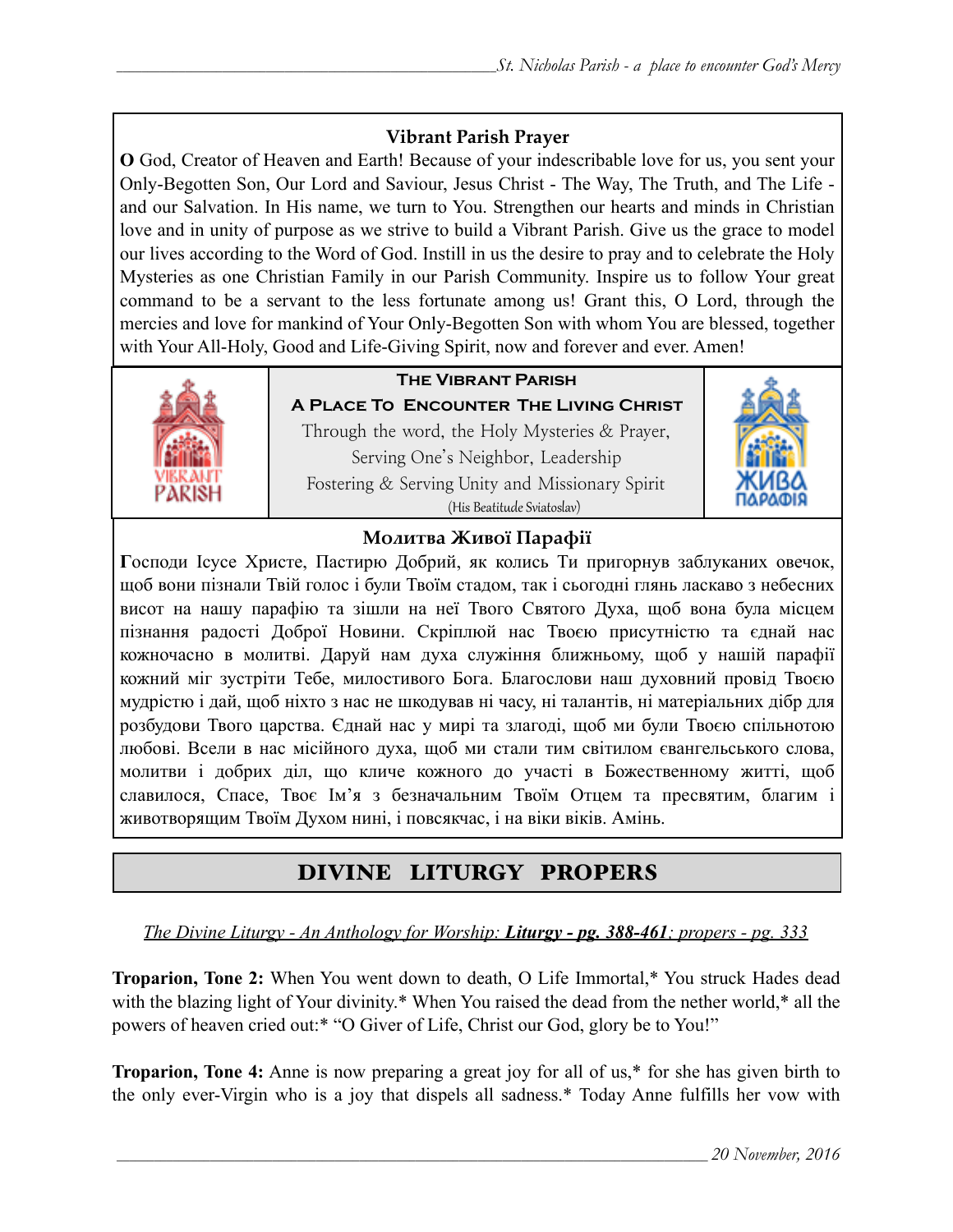gladness,\* presenting to the Temple of the Lord\* the One Who is the true temple of God's Word\* and His pure Mother.

**Troparion, Tone 4:** O Blessed Josaphata\* you inspire us through your spirit of service and love.\* Teach us to uplift and renew the hearts of the people\* wherever we are sent to minister,\* to serve where the need is the greatest,\* all for the glory of God.

**Kontakion, Tone 2:** You rose from the tomb, O almighty Saviour;\* and Hades, seeing this wonder, was stricken with fear; and the dead arose.\* Creation saw and rejoices with You, and Adam exults.\* And the world, my Saviour, sings Your praises for ever.

**Glory: Kontakion, Tone 4:** O Blessed Josaphata,\* co-foundress of the Sisters Servants of Mary Immaculate,\* you began your mission in Ukraine for your people,\* and brought light into the darkness of their abandonment.\* By educating children and youth,\* you gave parents renewed strength and hope.\* You tended the sick and the poor, for you saw in them the image of God.\* You cared for the beauty of God's temple,\* instilling in people the beauty of liturgy.\* The Lord led you to sanctity through great suffering.\* Thus, you became a woman for all times.

**Now: Kontakion, Tone 4:** Filled with joy today because of the happy feast of the Mother of God,<sup>\*</sup> the universe cries out:<sup>\*</sup> This is the holy tabernacle!

**Prokeimenon, Tone 2:** The Lord is my strength and my song of praise, and He has become my salvation. *Verse:* The Lord has indeed chastised me, but He has not delivered me to death.

**Prokeimenon, Tone 4:** God is wonderful in His saints,\* the God of Israel.

**Epistle - Eph. 6:10-17 - A Reading from the Letter of Saint Apostle Paul to Ephesians:** Brothers and Sisters*,* finally, draw your strength from the Lord and from his mighty power. Put on the armor of God so that you may be able to stand firm against the tactics of the devil. For our struggle is not with flesh and blood but with the principalities, with the powers, with the world rulers of this present darkness, with the evil spirits in the heavens. Therefore, put on the armor of God, that you may be able to resist on the evil day and, having done everything, to hold your ground. So stand fast with your loins girded in truth, clothed with righteousness as a breastplate, and your feet shod in readiness for the gospel of peace. In all circumstances, hold faith as a shield, to quench all (the) flaming arrows of the evil one. And take the helmet of salvation and the sword of the Spirit, which is the word of God.

**Alleluia, Tone 2:** *Verse:* The Lord will hear you in the day of tribulation; the name of the God of Jacob will shield you. *Verse:* Lord, grant victory to the king and hear us in the day that we shall call upon You. *Verse:* With expectation I have waited for the Lord, and He was attentive to me, and He heard my prayer. *Verse:* He brought me out of the pit of misery and the mud of the swamp.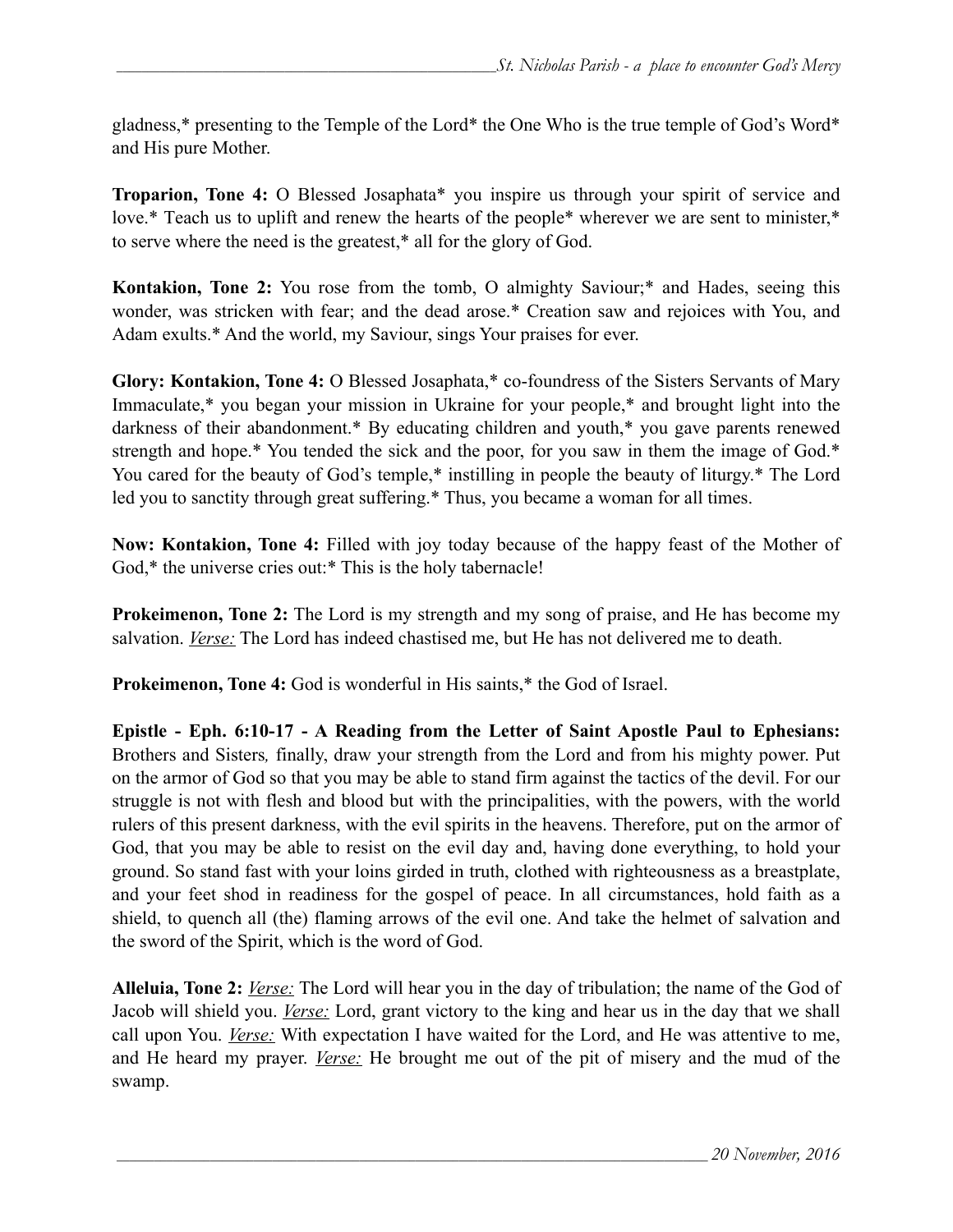**Gospel - Luke 13:10-17 -** At that time Jesus was teaching in a synagogue on the sabbath. And a woman was there who for eighteen years had been crippled by a spirit; she was bent over, completely incapable of standing erect. When Jesus saw her, he called to her and said, "Woman, you are set free of your infirmity." He laid his hands on her, and she at once stood up straight and glorified God. But the leader of the synagogue, indignant that Jesus had cured on the sabbath, said to the crowd in reply, "There are six days when work should be done. Come on those days to be cured, not on the sabbath day." The Lord said to him in reply, "Hypocrites! Does not each one of you on the sabbath untie his ox or his ass from the manger and lead it out for watering? This daughter of Abraham, whom Satan has bound for eighteen years now, ought she not to have been set free on the sabbath day from this bondage?" When he said this, all his adversaries were humiliated; and the whole crowd rejoiced at all the splendid deeds done by him.

**Communion Hymn:** Praise the Lord from the heavens;\* praise Him in the highest.\* The just man shall be in everlasting remembrance;\* of evil hearsay he shall have no fear.\* Alleluia, alleluia,\* alleluia.

 $\Leftrightarrow$   $\Leftrightarrow$   $\Leftrightarrow$ 

**Тропар, глас 2:** Коли зійшов Ти до смерти, Життя безсмертне,\* тоді ад умертвив ти блистінням Божества.\* Коли ж і умерлих із глибин підземних воскресив Ти,\* всі сили небесні взивали:\* Життедавче, Христе Боже наш, слава Тобі.

**Слава: Кондак, глас 2:** Воскрес єси з гробу, всесильний Спасе,\* і ад, увидівши чудо, зжахнувся та й мертві встали;\* а творіння, бачивши, радіє з Тобою, й Адам веселиться,\* і світ, Спасе мій, повсякчас Тебе оспівує.

**І нині: Богородичний, глас 2:** У молитвах невсипущу Богородицю,\* і в заступництві несхитне уповання не втримали в собі гріб і смерть;\* бо як Матір Життя покликав до життя Той,\* Хто в лоно вселився повсякчас дівственне.

**Прокімен, глас 2:** Господь – моя сила і моя пісня, \* і Він став моїм спасінням. *Стих:* Тяжко покарав мене Господь, та не передав мене смерті.

**Апостол - Еф. 6:10-17 - До Ефесян Послання Святого Апостола Павла Читання:**  Браття і сестри, нарешті, мої брати, зміцняйтеся Господом та могутністю сили Його! Зодягніться в повну Божу зброю, щоб могли ви стати проти хитрощів диявольських. Бо ми не маємо боротьби проти крови та тіла, але проти початків, проти влади, проти світоправителів цієї темряви, проти піднебесних духів злоби. Через це візьміть повну Божу зброю, щоб могли ви дати опір дня злого, і, все виконавши, витримати. Отже, стійте, підперезавши стегна свої правдою, і зодягнувшись у броню праведности, і взувши ноги в готовість Євангелії миру. А найбільш над усе візьміть щита віри, яким зможете погасити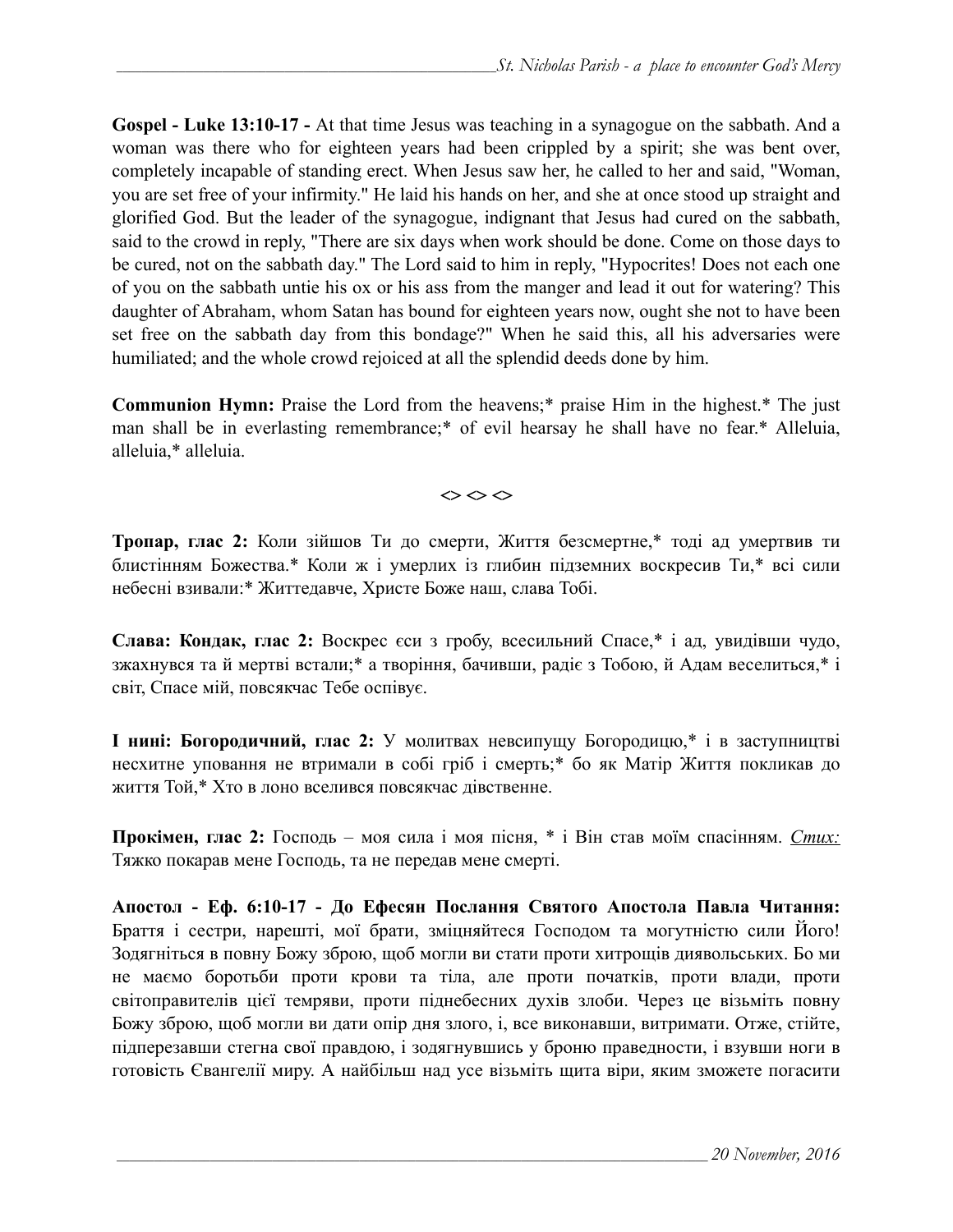всі огненні стріли лукавого. Візьміть і шолома спасіння, і меча духовного, який є Слово Боже.

**Алилуя, глас 2:** *Стих:* Вислухає тебе Господь у день печалі, захистить тебе ім'я Бога Якова.

**Євангеліє - Лука 13:10-17 -** Того часу Ісус навчав в одній з синагог у суботу. Була ж там одна жінка що її тримав дух у недузі вісімнадцять років: вона була скорчена й не могла ніяк випростатись. Побачивши її Ісус, покликав і промовив до неї: "Жінко, ти звільнена від твоєї недуги." І поклав на неї руки й вона зараз же випросталась, і почала прославляти Бога. Тоді начальник синагоги, обурений, що Ісус оздоровив у суботу, озвався і мовив до народу: "Шість день є, коли маєте працювати; тоді, отже, приходьте й оздоровляйтесь, а не в день суботній." Господь у відповідь сказав до нього: "Лицеміри! Чи кожний з вас не відв'язує свого вола або осла від ясел і не веде його поїти? Цю ж жінку, дочку Авраама, що її сатана зв'язав ось вісімнадцять років, не треба було від цих узів звільнити в день суботній?" І як він говорив це, усі противники його засоромились, а ввесь народ радів усім славним вчинкам, які він зробив.

**Причасний:** Хваліте Господа з небес,\* хваліте Його на висотах. Алилуя, алилуя, алилуя!

# ANNOUNCEMENTS

- ✦**PLEASE NOTE:** Nov. 26 Dec.10 Fr. Yuriy will be away attending Vibrant Parish coordinator's meeting in Ukraine. During this time in case of emergencies please phone Fr. Ian Stuart (Hospital Chaplain) at 250.889.3761 OR at 250.388.5571.
- ✦ **PARISH COUNCIL MEETING:** Tuesday, November 22 at 6PM
- ✦**HELPING WOUNDED SOLDIERS IN UKRAINE:** Legendary Ukrainian Rock-Pop band **SKAY** is coming to Victoria on Dec. 3 as part of their tour through the USA and Canada! Oleg Sobchuk and his team will perform their best and most memorable songs at the Ukrainian Cultural Centre. Doors open at 6pm; performance at 7pm. Proceeds will go to Maple Hope Foundation to help rehabilitate injured soldiers in Ukraine. Tickets available at Ukrainian Cultural Centre (3277 Douglas St); regular: \$30, kids 12 & under - FREE. Tickets & Info 250.475.2585
- ✦**HOLODOMOR COMMEMORATION MEMORIAL** service & "hungry lunch bread & water" (TODAY, Sunday, Nov. 20; 2PM at the Ukrainian Cultural Centre (3277 Douglas St). Worldwide Holodomor commemoration - Saturday, November 26. Please light a candle that evening to remember the victims of this man-made famine-genocide.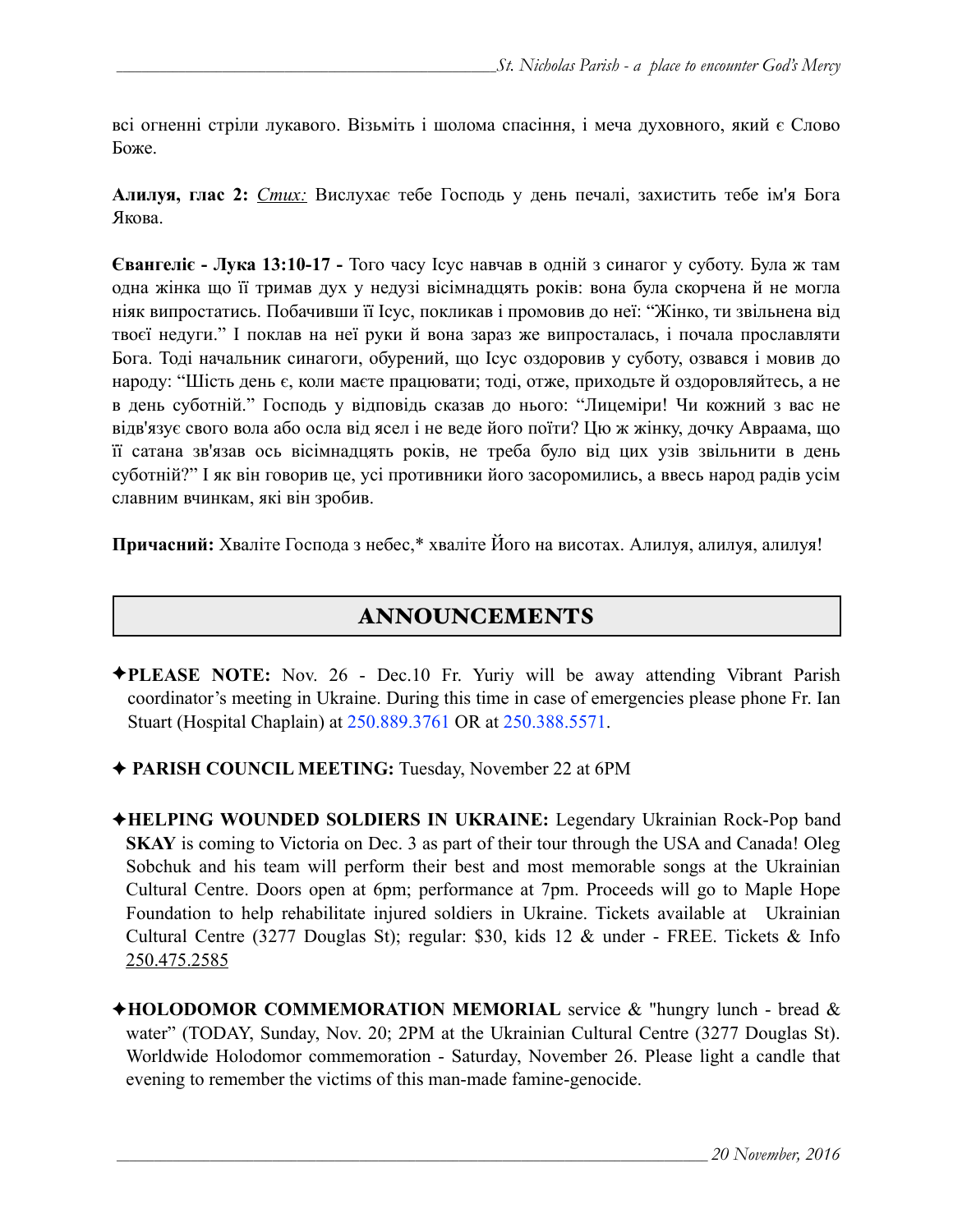- ✦**HAPPY BIRTHDAY** to all those who celebrated their birthdays this past week. May the Lord Our God continue to bless you abundantly and the Holy Mother of God protects you at all times. Многая Літа!
- ✦**ST. NICHOLAS PARISH PRAZNYK** will be celebrated on Sunday, December 11. The 10:00 am celebratory Divine Liturgy will be followed by a Praznyk Lunch in our parish hall. We cordially invite all of our parishioners and friends of the parish to share in this annual celebration. A potluck lunch is planned with a special visit with St. Nicholas.
- ✦**PARISH CALENDAR OF BIRTHDAYS & ANNIVERSARIES:** If you would like to be included in our Parish Calendar of Birthday and Anniversary celebrations, please put date in our calendar located at the church vestibule. Each week, we will list the names in our parish bulletin so we can celebrate these happy occasions together!
- ✦**TRAVELING ICON:** Anyone interested in gracing their home with Christ The Teacher Icon can call Darlene DeMerchant at 250.727.3837
- ✦**JOIN OUR CHOIR:** Do you enjoy singing? Please consider joining our St Nicholas Parish Choir and remember that we ALWAYS looking for new members! Contact Motria Koropecky for details at 250.658.3051
- ✦**CATECHISM ANNOUNCEMENT:** "*And they were bringing to Him also the infants, in order that He may be touching them; but after the disciples saw it, they rebuked them. But Jesus called them to Himself and said, Let alone the little children to come to Me, and cease hindering them; for of such is the kingdom of God*." We are happy to welcome all children to our St. Nicholas The Wonderworker catechism program. Weekly classes are scheduled Sunday morning during Divine Liturgy. We want your children to learn more about their Catholic faith, sacred scripture, feast days, and religious practices and customs of the Ukrainian Catholic church. If you have any questions, please do not hesitate to contact Marian Chalifoux at 250.507.1005
- ✦**PRAYER REQUEST:** Please keep in your prayers members of our parish, our family and friends who are ailing, are in hospitals, nursing homes and those who are not able to join actively in their community.
- ✦**THRIFTY'S PRE-PAID FOOD CARDS** We all have to buy groceries. Why not have 6% of it returned back to the church at no extra charge! Cards are available in \$100, \$200, and \$500 denominations. Talk to Alec after today's liturgy to pre- order your cards. We need to sell A LOT of them! We encourage you to consider purchasing them for yourselves as gifts too.
- ✦**SUNDAY COFFEE VOLUNTEERS** act as hosts and serve light refreshments following the Sunday morning Divine Liturgy, providing an opportunity for the faithful to socialize with friends and visitors following their shared worship experience. We thank all of our parishioners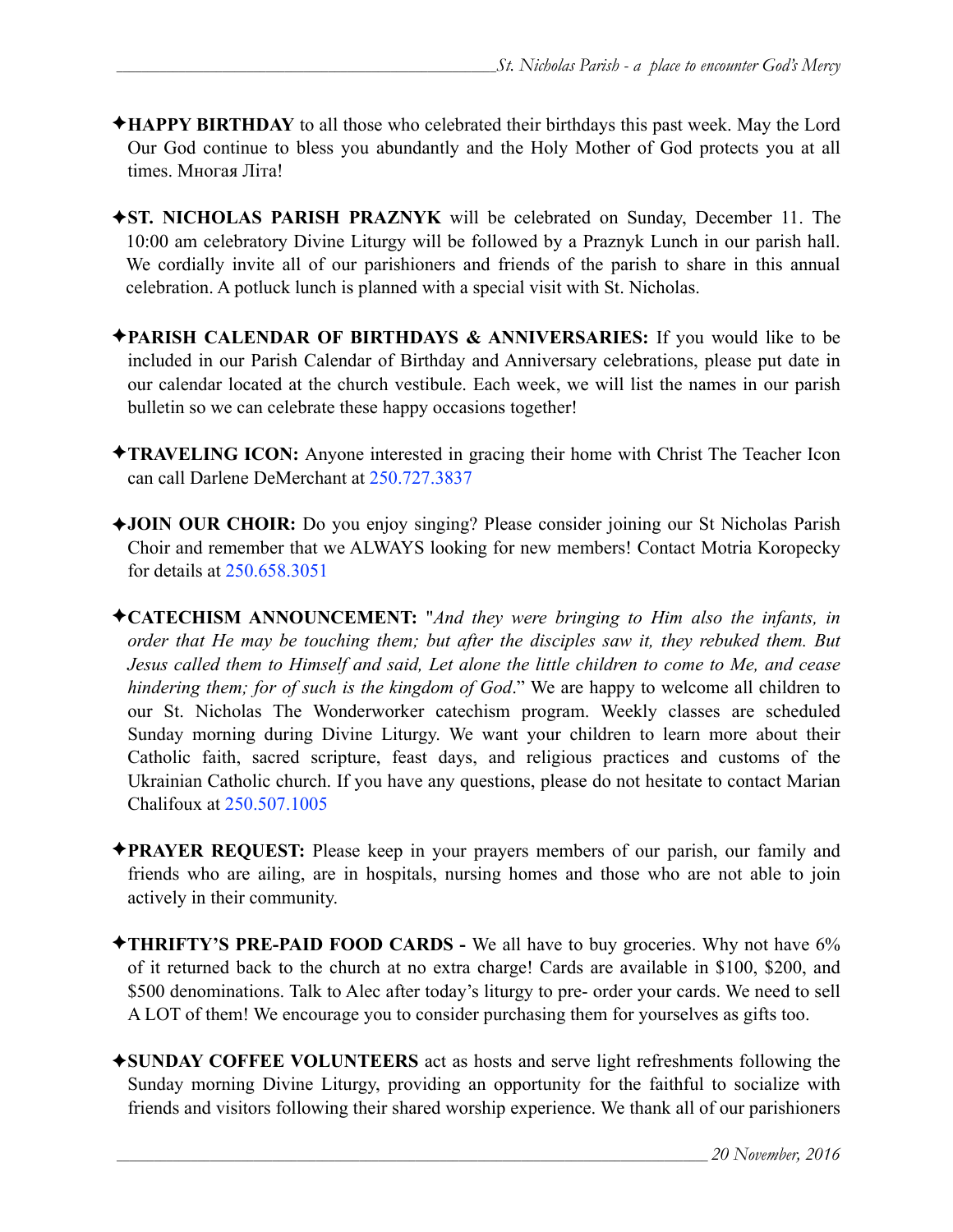who kind volunteer to serve refreshments. Whether you are new to the Parish, or are a longtime members, please join us for coffee.

- ✦**BE A STEWARD:** Have you ever wondered what more can you do to help our parish? Here are some suggestions: **Steward** of property security; **Steward** of grounds cleaning; **Steward** of cleaning church; **Steward** of church linen; **Steward** of outreach; **Steward** of caring; **Steward** of prayer; **Steward** of service. Quite often, our homebound or senior members, once active in their younger years, want to find purpose in their senior years. It's not only about doing but about "BEING" present to others. Contact Fr. Yuriy **OR** Darlene DeMerchant for more information. You will be amazed how "BEING" can make a difference.
- ✦**SUNDAY, NOVEMBER 13 DONATION:** Coffee: \$30.35; Vigil lights: \$66.90; Loose collection: \$15.00; Envelope collection: \$509.00; Pre-authorized payments Nov 7 to Nov 13: \$220.00

| <b>CHRISTMAS FOOD FAIR FOOD PREPARATION SCHEDULE</b>                                                                                |                                                                                  |                  |                       |  |  |  |
|-------------------------------------------------------------------------------------------------------------------------------------|----------------------------------------------------------------------------------|------------------|-----------------------|--|--|--|
| Nov. 23/24                                                                                                                          | Personal baking - hall kitchen, if needed. Contact Robert to arrange kitchen use |                  |                       |  |  |  |
| Wed. Nov. 30                                                                                                                        | Rib cabbage                                                                      | 10:00-11:30 am   | Need 3 volunteers     |  |  |  |
| Thu. Dec. I                                                                                                                         | Make cabbage rolls                                                               | 10:00 am-1:00 pm | Need 13-15 volunteers |  |  |  |
| Fri. Dec. 2                                                                                                                         | Set up hall for the Food Fair                                                    | 1:00-5:00 pm     | Need $5-6$ volunteers |  |  |  |
|                                                                                                                                     | Bring personal baking to hall this day                                           |                  |                       |  |  |  |
| Sat. Dec. 3                                                                                                                         | Food Fair & Lunch                                                                | 8:30 am-4:00 pm  | Need $25+$ volunteers |  |  |  |
| Looking forward to another successful Christmas Food Fair.<br>Many, many thanks for everyone's anticipated help. May God Bless You. |                                                                                  |                  |                       |  |  |  |

For more info contact Robert Herchak at 250.386.7872 or email [rlherchak@gmail.com](mailto:rlherchak@gmail.com)

# **Ukrainian Christmas Food Fair & Hot Lunch**

Saturday, December 3, 2016  $11am - 2pm$ 

St. Nicholas Parish Hall 1110 Caledonia Ave.



- **Frozen Food Sale**
- **Perogies**
- **Cabbage Rolls**
- **Borscht**
- **Kobassa**
- **Saurkraut**
- **Preserves**
- **Home Baking**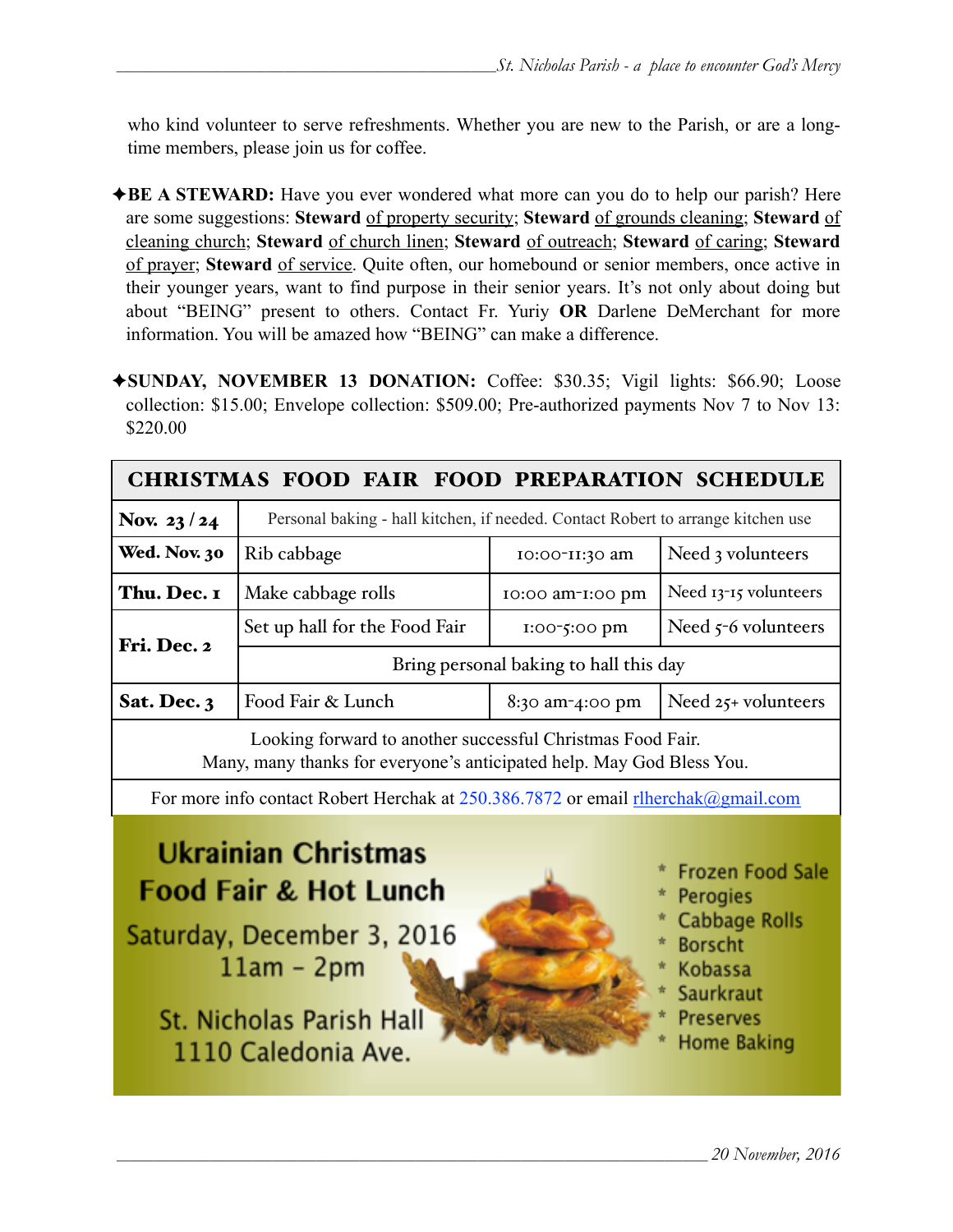# BLESSED JOSAPHATA HORDASHEVSKA

 Michaelina Hordashevska was born on November 20, 1869, in Lviv, Ukraine. In 1888, at 19 years of age, she took part in a spiritual retreat, directed by Fr. Jeremiah Lomnytskyj, OSBM, and, feeling called to offer her life to God, sought his direction privately. With his permission, she made a private vow of chastity for one year, in May of 1889, which she renewed in May of 1890, and then for three years in 1891. By that time, Fr. Jeremiah had also asked if she would consider being the first member of a new congregation of active religious women, which he had arranged to found with Fr. Kyrylo Seletskyj, pastor of the village of Zhuzhel.

On June 17, 1892, Fr. Jeremiah sent her to the Polish Felician Sisters in Zhovkva to experience life in an active religious community. The Felicians would have liked for her to enter their community, but Michaelina knew that belonging to a Polish community would distance her from her Ukrainian people, wounded by political oppression. On August 22 of that year, she returned to Lviv and designed and sewed her own habit, which distinguished this new community as unique.

 On August 24, she was officially vested in this new habit, and received the religious name, Josaphata, after the great Ukrainian martyr for unity, St. Josaphat Kuntsevych. She then left for Zhuzhel, where she met seven girls who were to join her in this fledgling community, she as a novice, and they as postulants. On August 27, 1892, the newly-founded congregation of the Sisters Servants of Mary Immaculate was inaugurated in the church in Zhuzhel, and Sister Josaphata was appointed Superior and formation directress. Over her whole religious life, she initiated the educational and health care ministries and oversaw the opening of many new missions, but not without trials. After the initial few years, it became apparent that the two founding priests had different visions for this congregation. Sr. Josaphata was often caught in the middle, defending her Sisters from works that were not in the spirit of their initial mandate.

By 1902, the Congregation numbered 128 Sisters in 26 homes across western Ukraine. They had their first General Chapter on August 26 of that year, at which Sr. Josaphata was elected Superior General, with Fr. Lomnytskyj ceding his position as Commissary/ Procurator of the Congregation. Internal divisions within the congregation led her to resign her position, in a letter to Metropolitan Andrei Sheptytskyj. Under the new Superior General he had appointed, she and her sister, Sr. Arsenia Hordashevska, were denied permission to pronounce perpetual vows for two consecutive years, and Sr. Josaphata was sent to the most difficult missions.

 Without perpetual vows, she was not permitted to participate in the second General Chapter, according to the Constitution of that time. That Chapter saw her elected General Vicaress in absentia, and the delegates petitioned the Metropolitan for permission for her to pronounce her vows. Permission was granted, and the following day, May 11, 1909, she pronounced her perpetual vows and became the new General Vicaress, as elected by the Chapter. Three years later, she began to suffer from tuberculosis of the bone. On March 16, 1919, she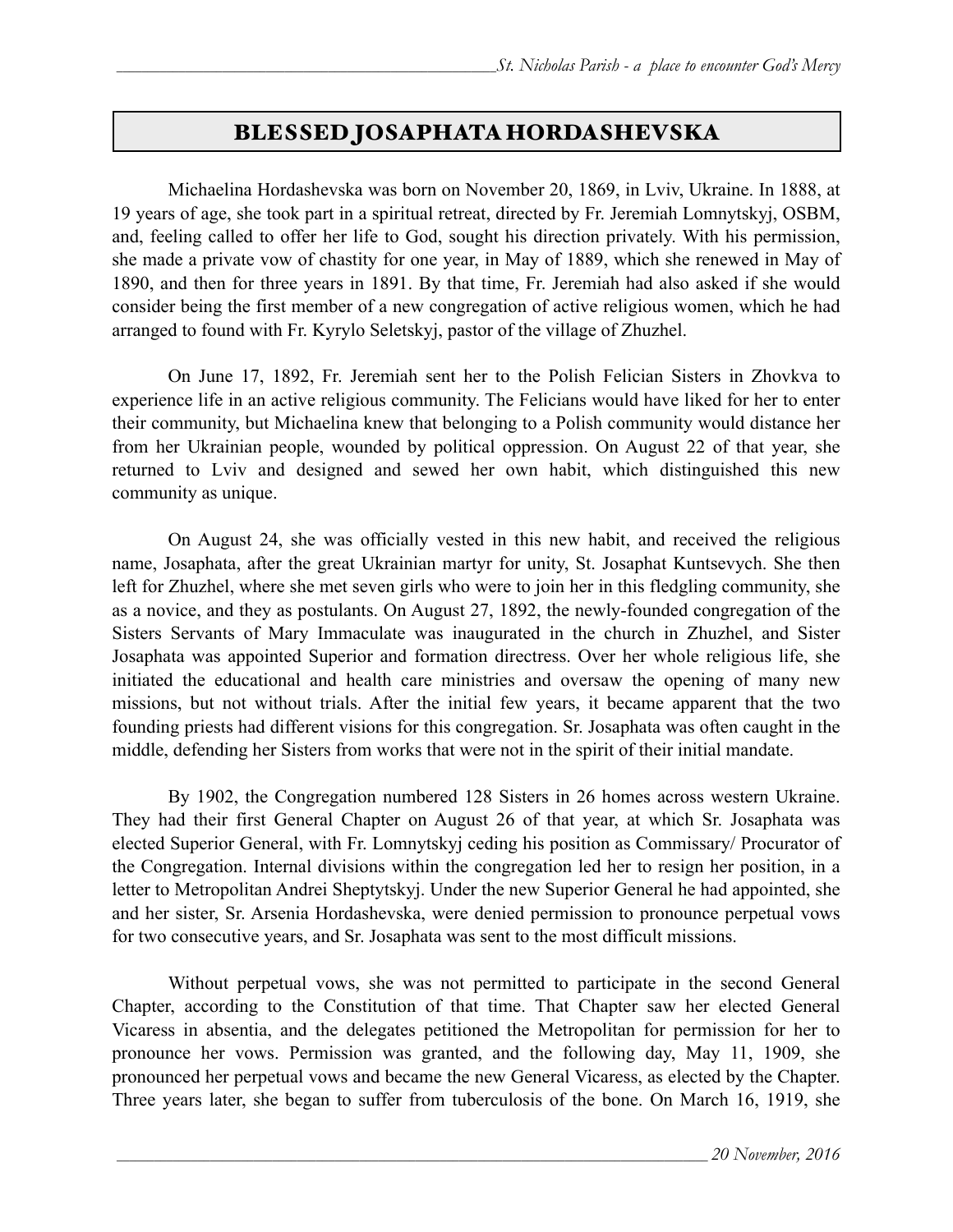predicted that she would die on April 7, the Feast of the Annunciation, on the Julian calendar. She died on that day, as she predicted.

 In November 1982 the mortal remains of Sister Josaphata were transferred from the cemetery in Krystynopil, Ukraine, to the Generalate in Rome. Her mortal remains were placed in an urn, which rests now in a small altar in the chapel in the Generalate. Hundreds of visitors to the Generalate have sought her intercession for their temporal and spiritual needs. The Generalate has received numerous testimonials of special graces received through her intercession. The Process of Canonization of the Servant of God Josaphata Hordashevska was initiated in the Eparchy of Przemysl in Poland in March, 1992. Present were Sister Frances Byblow, then Superior General of the Sisters Servants, and Sister Dominica Slawuta, who became the postulator, and later, wrote a biography of Sister Josaphata, ["Prayer and Service",](http://ssmi.org/Pubs.htm#PrServCap) which was published in Canada in 1996. It is available in English, Ukrainian, Spanish, and now also in Slovak.

 On April 6, 1998, Pope John Paul II read the decree proclaiming the heroic virtues of the *Servant of God* Josaphata Hordashevska, co-foundress of the Sisters Servants of Mary Immaculate, and granted her the title of *Venerable*. On April 24, 2001, in the Clementine Hall at the Vatican at 11:00 am, the decree *recognizing a miracle* through the intercession of Venerable Sister Josaphata Horashevska was promulgated. Sister Josaphata was beatified, proclaimed *Blessed*, by Pope John Paul II on June 27, 2001, during his pastoral visit to Lviv, Ukraine, the place of her birth. Over a million witnessed this long-awaited event! Her first class relics -- a portion of her bone - may be venerated in the chapel at the Provincial Home of the Sisters Servants in Toronto.

 Blessed Josaphata's Feast Day has been officially assigned as November 20, the day of her birth, rather than April 7, the day of her passing, since the latter was already a major Feast of the Mother of God, Annunciation, on the Julian Calendar. As well, Sisters Servants across the world celebrate smaller "Josaphata Days" on the 7th of every month, a practice begun in anticipation of her beatification.

#### **PRAYER THROUGH THE INTERCESSION OF BLESSED JOSAPHATA**

Lord God, we praise and thank you for having called your servant, Blessed Josaphata Hordashevska, to uplift the hearts of the people in Ukraine, through evangelization, education and care of those in need. As Co-Foundress, she was the first to live the charism of a Sister Servant of Mary Immaculate. Her virtuous life and evangelical witness encouraged her Sisters to go beyond the borders, bringing the Gospel message to all people. May our prayers for her canonization be for your greater glory and the spiritual good of souls. Grant us the graces for which we humbly pray, through her intercession. Amen.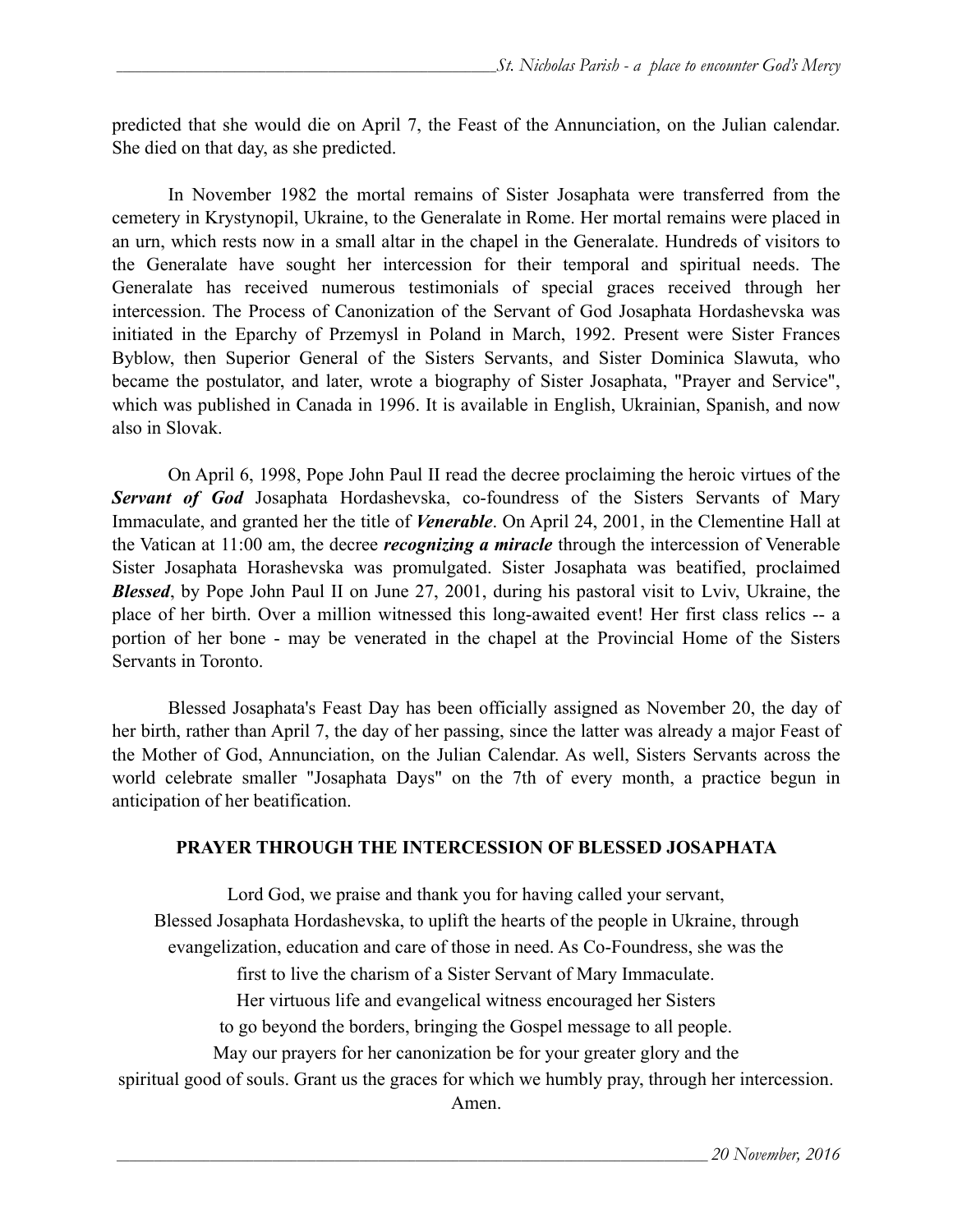## HOLODOMOR: THE FAMINE-GENOCIDE OF UKRAINE, 1932-1933



 In June of 1933, at the height of the Holodomor, 28,000 men, women and children in Ukraine were dying of starvation each day. The land that was known worldwide as the breadbasket of Europe was being ravaged by a manmade famine of unprecedented scale.

 Stalin and his followers were determined to teach Ukraine's farmers "a lesson they would not forget" for resisting collectivization, which meant giving up their own land to work on government controlled farms. Moreover, the famine was meant to deal "a crushing blow" to any aspirations for independence from the Soviet Union by the Ukrainians, 80 percent of whom worked the land.

 While millions of people in Ukraine and in the mostly ethnically Ukrainian areas of the northern Caucasus were dying, the Soviet Union was denying the famine and exporting enough grain from Ukraine to have fed the entire population. For 50 years, surviving generations were forbidden to speak of it, until the Soviet Union was near collapse.

Statue known as *"Bitter Memory of Childhood"* from the National Museum "Memorial to Holodomor victims" Kyiv, Ukraine

### **BRIEF SUMMARY**

 The term Holodomor refers specifically to the brutal artificial famine imposed by Stalin's regime on Soviet Ukraine and primarily ethnically Ukrainian areas in the Northern Caucasus in 1932-33.

 In its broadest sense, it is also used to describe the Ukrainian genocide that began in 1929 with the massive waves of deadly deportations of Ukraine's most successful farmers (kurkuls, or kulaks, in Russian) as well as the deportations and executions of Ukraine's religious, intellectual and cultural leaders, culminating in the devastating forced famine that killed millions more innocent individuals. The genocide in fact continued for several more years with the further destruction of Ukraine's political leadership, the resettlement of Ukraine's depopulated areas with other ethnic groups, the prosecution of those who dared to speak of the famine publicly, and the consistent blatant denial of famine by the Soviet regime.

*1917* - The Bolsheviks, led by Vladimir Lenin take power in Russia.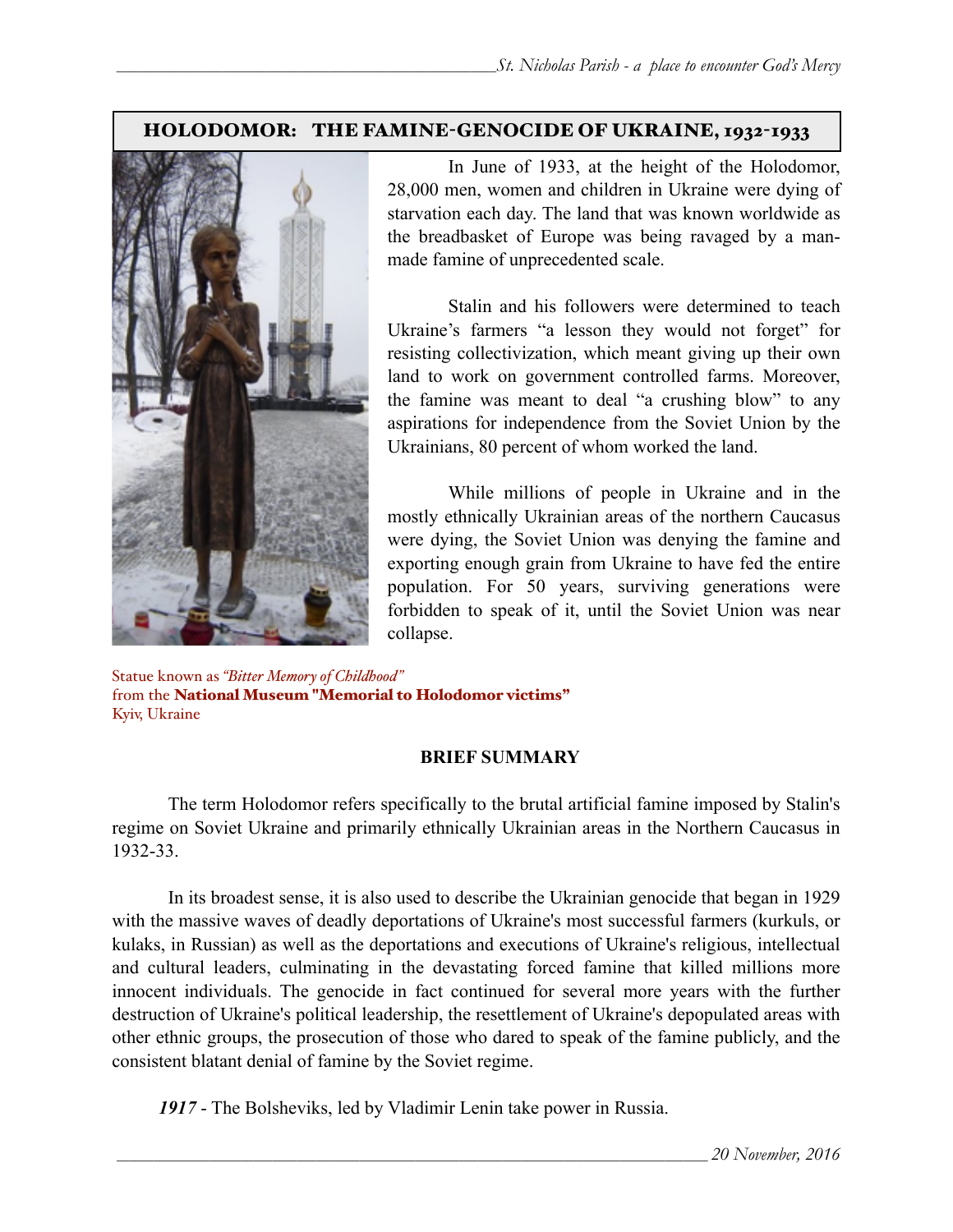*1922* - The Soviet Union is formed with Ukraine becoming one of the republics.

*1924* - After Lenin's death, Joseph Stalin ascends to power.

*1928* - Stalin introduces a program of agricultural collectivization that forces farmers to give up their private land, equipment and livestock, and join state owned, factory-like collective farms. Stalin decides that collective farms would not only feed the industrial workers in the cities but could also provide a substantial amount of grain to be sold abroad, with the money used to finance his industrialization plans.

*1929* - Many Ukrainian farmers, known for their independence, still refuse to join the collective farms, which they regarded as similar to returning to the serfdom of earlier centuries. Stalin introduces a policy of "class warfare" in the countryside in order to break down resistance to collectivization. The successful farmers, or kurkuls, (kulaks, in Russian) are branded as the class enemy, and brutal enforcement by regular troops and secret police is used to "liquidate them as a class." Eventually anyone who resists collectivization is considered a kurkul.

*1930* - 1.5 million Ukrainians fall victim to Stalin's "dekulakization" policies, Over the extended period of collectivization, armed dekulakization brigades forcibly confiscate land, livestock and other property, and evict entire families. Close to half a million individuals in Ukraine are dragged from their homes, packed into freight trains, and shipped to remote, uninhabited areas such as Siberia where they are left, often without food or shelter. A great many, especially children, die in transit or soon thereafter.

*1932-1933* - The Soviet government sharply increases Ukraine's production quotas, ensuring that they could not be met. Starvation becomes widespread. In the summer of 1932, a decree is implemented that calls for the arrest or execution of any person – even a child -- found taking as little as a few stalks of wheat or any possible food item from the fields where he worked. By decree, discriminatory voucher systems are implemented, and military blockades are erected around many Ukrainian villages preventing the transport of food into the villages and the hungry from leaving in search of food. Brigades of young activists from other Soviet regions are brought in to sweep through the villages and confiscate hidden grain, and eventually any and all food from the farmers' homes. Stalin states of Ukraine that "the national question is in essence a rural question" and he and his commanders determine to "teach a lesson through famine" and ultimately, to deal a "crushing blow" to the backbone of Ukraine, its rural population.

*1933* - By June, at the height of the famine, people in Ukraine are dying at the rate of 30,000 a day, nearly a third of them are children under 10. Between 1932-34, approximately 4 million deaths are attributed to starvation within the borders of Soviet Ukraine. This does not include deportations, executions, or deaths from ordinary causes. Stalin denies to the world that there is any famine in Ukraine, and continues to export millions of tons of grain, more than enough to have saved every starving man, woman and child.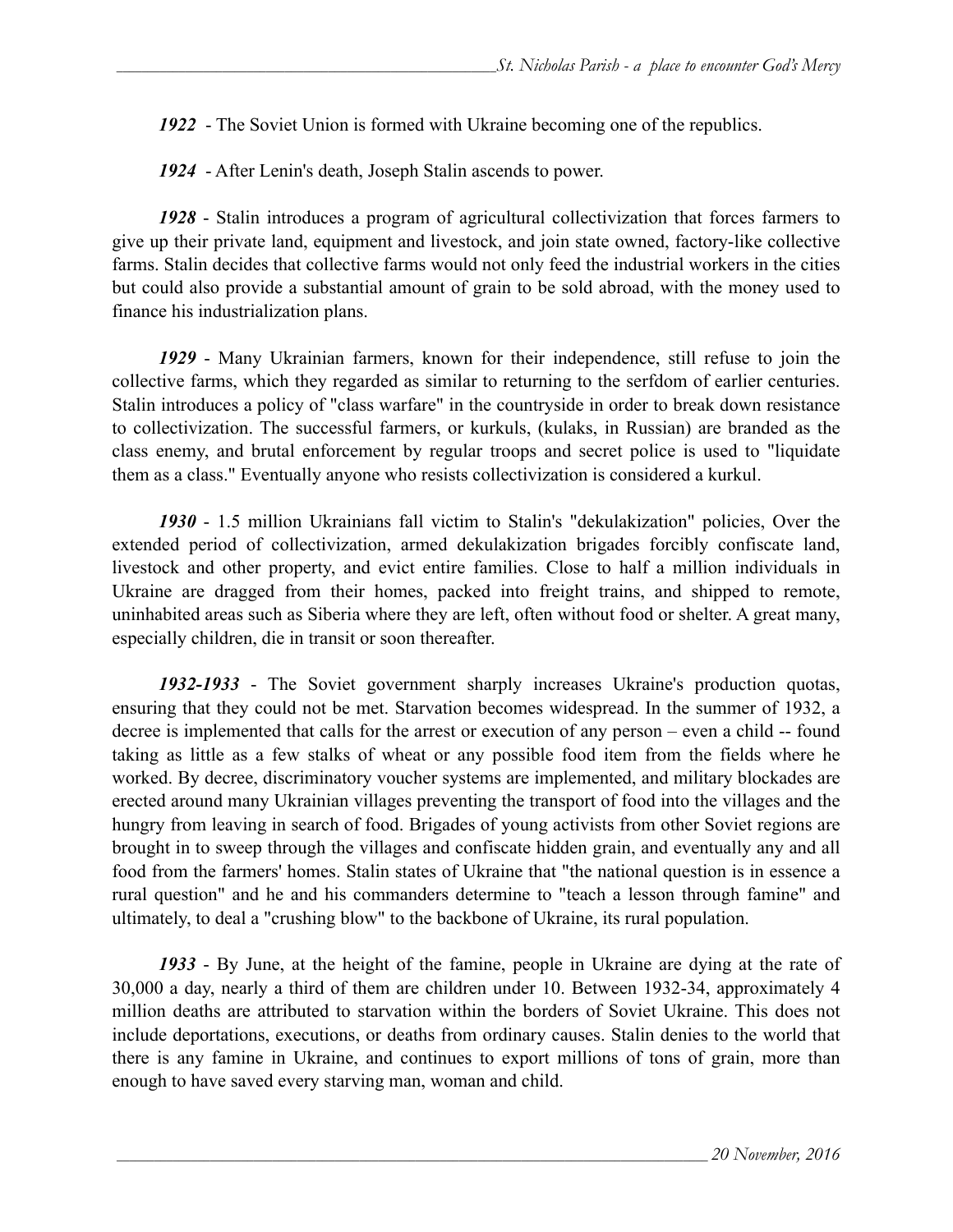#### *Uncovering the Truth:*

 "Any report of a famine in Russia is today an exaggeration or malignant propaganda. There is no actual starvation or deaths from starvation but there is widespread mortality from diseases due to malnutrition." *(as reported by the New York Times correspondent and Pulitzerprize winner Walter Duranty)*

 Denial of the famine by Soviet authorities was echoed at the time of the famine by some prominent Western journalists, like Walter Duranty. The Soviet Union adamantly refused any outside assistance because the regime officially denied that there was any famine. Anyone claiming the contrary was accused of spreading anti-Soviet propaganda. Outside the Soviet Union, Western governments adopted a passive attitude toward the famine, although most of them had become aware of the true suffering in Ukraine through confidential diplomatic channels. In fact, in November 1933, the United States, under newly elected president Franklin D. Roosevelt, chose to formally recognized Stalin's Communist government and also negotiated a sweeping new trade agreement. The following year, the pattern of denial in the West culminated with the admission of the Soviet Union into the League of Nations. Stalin's Five-Year Plans for the modernization of the Soviet Union depended largely on the purchase of massive amounts of manufactured goods and technology from Western nations. Those nations were unwilling to disrupt lucrative trade agreements with the Soviet Union in order to pursue the matter of the famine.

 In the ensuing decades, Ukrainian émigré groups sought acknowledgment of this tragic, massive genocide, but with little success. Not until the late 1980's, with the publication of eminent scholar Robert Conquest's "Harvest of Sorrow," the report of the US Commission on the Ukraine Famine, and the findings of the International Commission of Inquiry into the 1932–33 Famine in Ukraine, and the release of the eye-opening documentary "Harvest of Despair," did greater world attention come to bear on this event. In Soviet Ukraine, of course, the Holodomor was kept out of official discourse until the late 1980's, shortly before Ukraine won its independence in 1991. With the fall of the Soviet Union, previously inaccessible archives, as well as the long suppressed oral testimony of Holodomor survivors living in Ukraine, have yielded massive evidence offering incontrovertible proof of Ukraine's tragic famine genocide of the 1930's. On November 28th 2006, the Verkhovna Rada (Parliament of Ukraine) passed a decree defining the Holodomor as a deliberate Act of Genocide. Although the Russian government continues to call Ukraine's depiction of the famine a "one-sided falsification of history," it is recognized as genocide by approximately two dozen nations, and is now the focus of considerable international research and documentation.

 $\Leftrightarrow$   $\Leftrightarrow$   $\Leftrightarrow$ 

На думку більшості істориків, причиною виникнення в Україні голоду 1932-33 років стала примусова і репресивна для селян політика хлібозаготівлі, яку провадила комуністична влада.